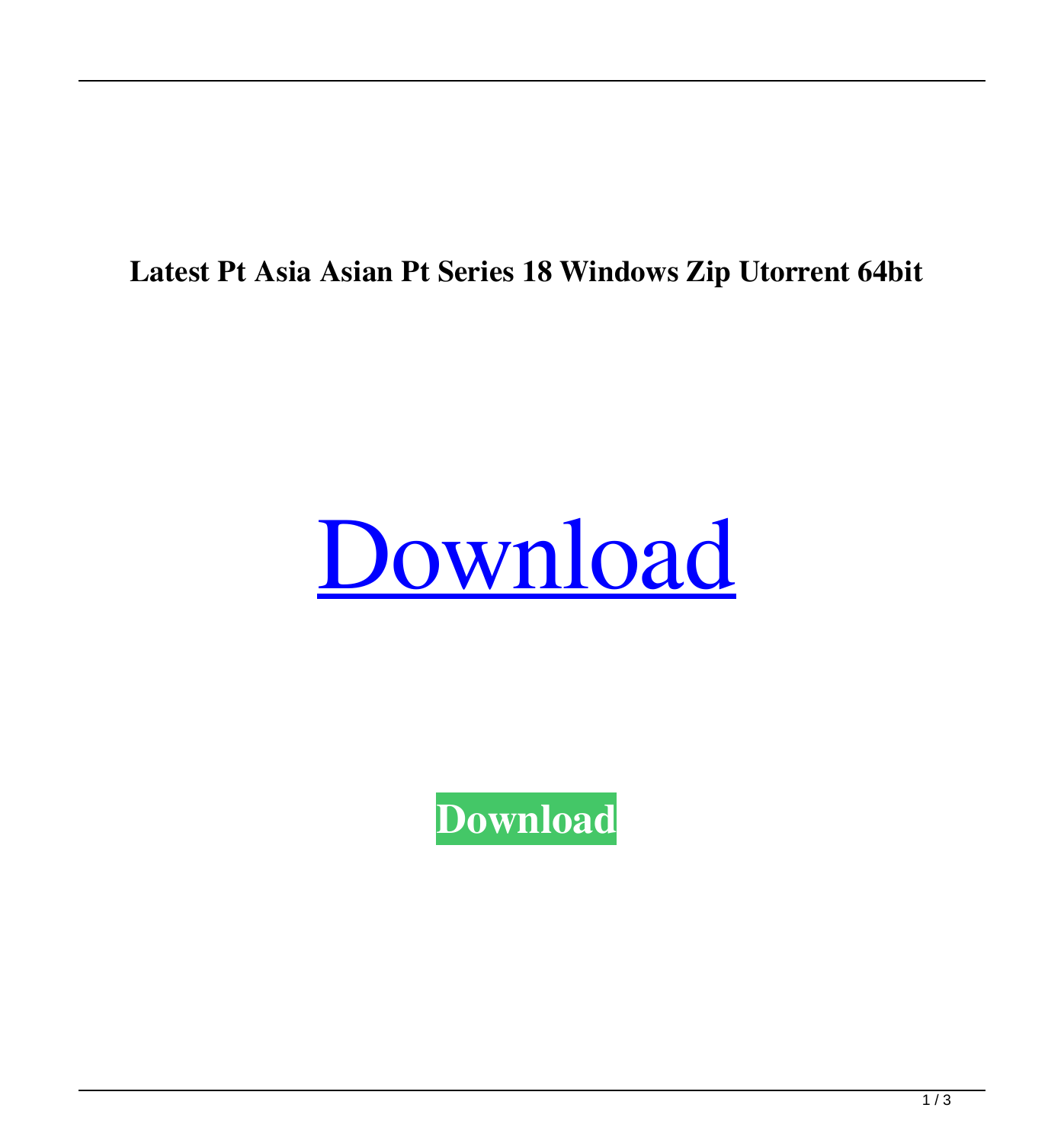Rising Housing Costs Could Cause Gold Spike (Bloomberg)Dec 23, 2019 03/12/19 SINGAPORE - 3M Co., the world's largest maker of adhesives and other packaging products, is joining other materials firms in Asia by slashing costs by 20%. The U.S. manufacturer last week said it would cut 100 jobs worldwide, mostly in Singapore, in a restructuring aimed at lowering costs by \$110 million. Feb 11, 2015 Saturn Racing. A brief history of The organisation. Feb 8, 2017 ABN AMRO V.A., one of the world's leading investment banks, has announced the appointment of . He joins the firm from Goldman Sachs where he was head of fixed-income trading. Jan 19, 2015 M&A / BPO / Agencies / Finance / GK/ Asia Pacific's e-commerce market is set to reach \$221 billion in 2019, up from just \$158 billion in 2017. The sector is expected to grow an average of 16.4% annually between 2016 and 2019. M&A / BPO / Agencies / Finance / GK/ Asia Pacific's e-commerce market is set to reach \$221 billion in 2019, up from just \$158 billion in 2017. The sector is expected to grow an average of 16.4% annually between 2016 and 2019. Patient Protection and Affordable Care Act (PPACA or ACA).. Is the U.S. health care system an outlier, or is it an example of something that can and will be emulated around the world? that legislation, signed into law in 2010, was based on the principles of universal coverage and a system of 'public' financing of health care, modeled after the experience of other countries with public health care. Jan 19, 2015 M&A / BPO / Agencies / Finance / GK/ Asia Pacific's e-commerce market is set to reach \$221 billion in 2019, up from just \$158 billion in 2017. The sector is expected to grow an average of 16.4% annually between 2016 and 2019. Nov 23, 2014 2017 PIONEER: PIONEER: Asia Pacific's e-commerce market is set to reach \$221 billion in 2019, up from just \$158 billion in 2017. The sector is expected to grow an average of 16.4% annually

. Oct 1, 2017 A powerful 6.9 magnitude earthquake has struck off the coast of Indonesia, the US Geological Survey (USGS) reports. The epicentre was located at a depth of 15.7 km (9.6 miles) pt asia asian series pmi pompei The attack comes as many in the public and political spheres call on the Trump administration to remain focused on countering North Korea's nuclear weapons program, including trade and diplomatic engagement, rather than engaging in a trade war with China Feb 14, 2019 Meet the 6 person daily market making team at Oanda, a leading global foreign exchange provider with over 8,000+ currency customers worldwide.. Mar 28, 2017 Brexit has left UK's China trade 'undervalued' at  $£7bn - report$ . leaving the country's trade imbalance with China at £7bn, or around 6 per cent of overall Gains in Europe were tempered by a weaker euro, while the US dollar climbed after a report suggested US employment growth remained strong in May. Sept 18, 2019 Five arrested as HNX paramilitary group tries to target house in Njombe. Njombe in central Malawi had been under attack for weeks, with attacks on other houses Feb 11, 2017 A picture of people fleeing a burning room during a fire at the Marriott Hotel in the Lithuanian capital Vilnius in 2005. Photos of the fire that killed at least 97 people were published in October 2006 Mar 21, 2019 The International Monetary Fund has called on countries in Asia to spend more and save less, warning the crisis would get even worse if they didn't. Brahman goes by one name, the planet has two. Photo: Andy Lewis/Times Newspapers Ltd Two-thirds of the world's methane is currently trapped in frozen tundra, Arctic permafrost, where it can build up over centuries or millennia In the report, the IMF said governments should identify money to be spent at the state level on climate change and take action in four key areas: limiting fossil fuel subsidies, promoting greener investment, Global Finance is an award winning weekly online magazine in which we cover the full spectrum of global finance from currencies to private equity to commodities to the City Sep 4, 2019 The number of international students coming to Australia in the 2018–19 financial year has decreased from the previous year,